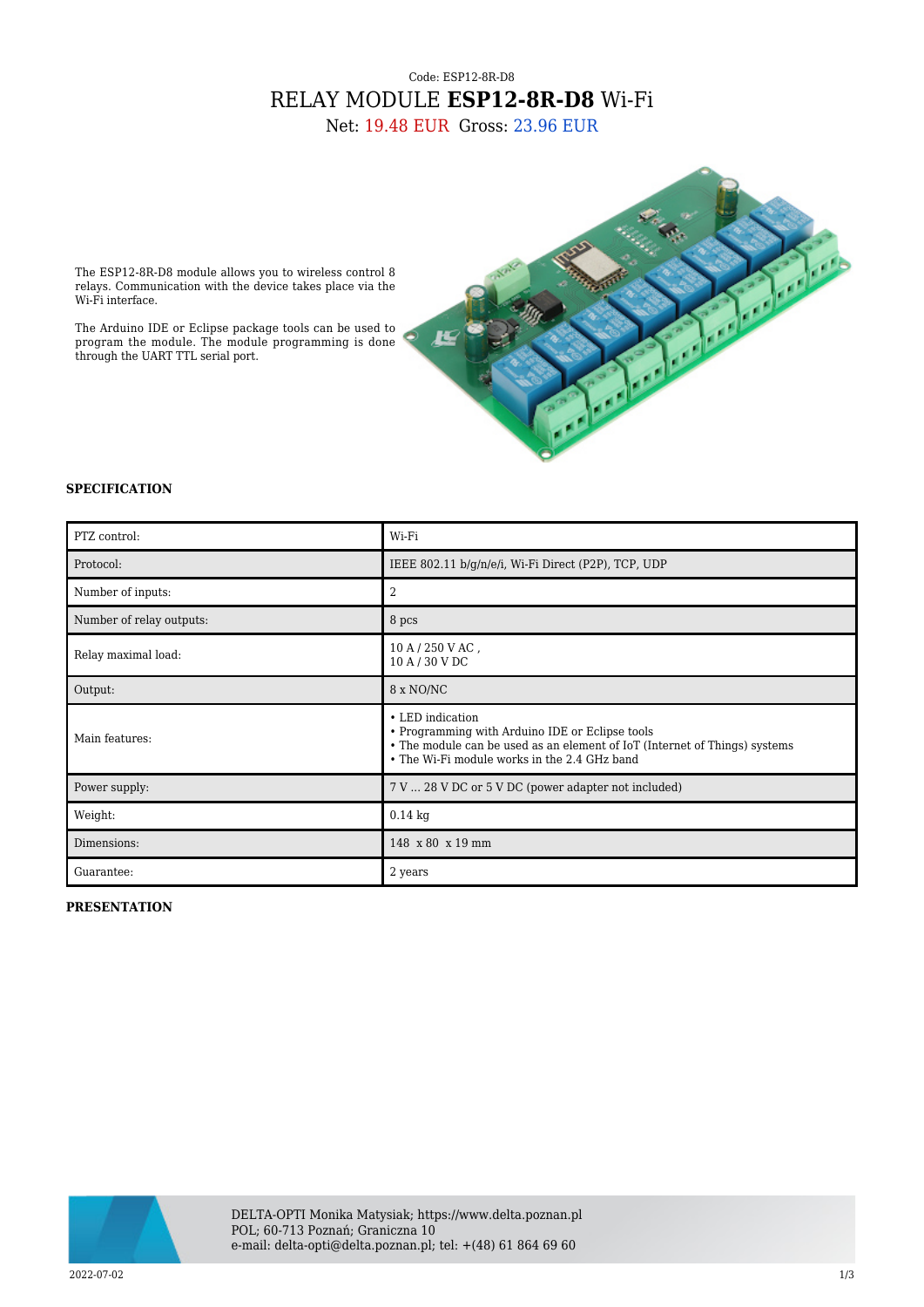

Connectors:





Connectors description:



1. Power supply

2. Wi-Fi Module

3. UART TTL serial port and control inputs

- 4. 1 relay output
- 5. 2 relay output

6. 3 relay output



DELTA-OPTI Monika Matysiak; https://www.delta.poznan.pl POL; 60-713 Poznań; Graniczna 10 e-mail: delta-opti@delta.poznan.pl; tel: +(48) 61 864 69 60